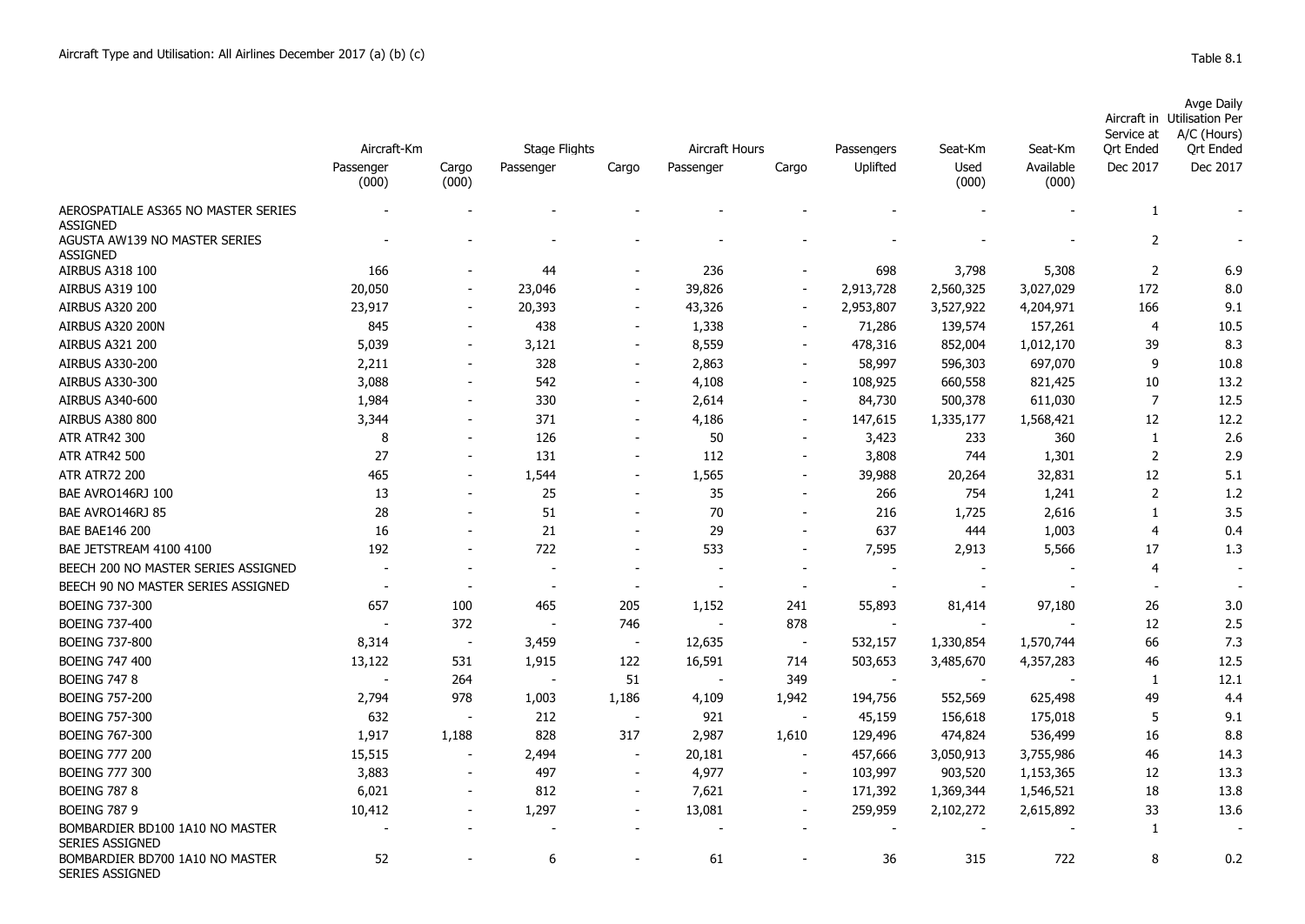|                                                           | Aircraft-Km        | <b>Stage Flights</b>     |                |                          | Aircraft Hours |                          | Passengers | Seat-Km       | Seat-Km                  | Service at<br>Ort Ended | <b>Avge Daily</b><br>Aircraft in Utilisation Per<br>A/C (Hours)<br>Ort Ended |
|-----------------------------------------------------------|--------------------|--------------------------|----------------|--------------------------|----------------|--------------------------|------------|---------------|--------------------------|-------------------------|------------------------------------------------------------------------------|
|                                                           | Passenger<br>(000) | Cargo<br>(000)           | Passenger      | Cargo                    | Passenger      | Cargo                    | Uplifted   | Used<br>(000) | Available<br>(000)       | Dec 2017                | Dec 2017                                                                     |
| BOMBARDIER BD700 1A11 NO MASTER<br><b>SERIES ASSIGNED</b> |                    |                          |                |                          |                |                          |            |               |                          | $\mathbf{1}$            |                                                                              |
| BOMBARDIER CL600 2B19 NO MASTER<br><b>SERIES ASSIGNED</b> |                    |                          |                |                          |                |                          |            |               |                          | 1                       |                                                                              |
| BRITTEN NORMAN BN2A UNDESIGNATED<br><b>MASTER SERIES</b>  | 13                 |                          | 387            | $\blacksquare$           | 96             |                          | 1,440      | 64            | 106                      | $\overline{2}$          | 1.8                                                                          |
| CANADAIR CL600 2B16 600                                   | 9                  |                          | 3              |                          | 11             |                          | 8          | 17            | 121                      | $\overline{7}$          | 0.2                                                                          |
| CESSNA 310 NO MASTER SERIES ASSIGNED                      |                    |                          |                |                          |                |                          |            |               |                          | 4                       |                                                                              |
| CESSNA 402 NO MASTER SERIES ASSIGNED                      |                    |                          |                |                          |                |                          |            |               |                          | 1                       | $\overline{\phantom{a}}$                                                     |
| CESSNA 404 NO MASTER SERIES ASSIGNED                      |                    |                          |                |                          |                |                          |            |               |                          | 5                       |                                                                              |
| CESSNA 510 NO MASTER SERIES ASSIGNED                      |                    |                          |                |                          |                |                          |            |               |                          | 3                       |                                                                              |
| CESSNA 560 NO MASTER SERIES ASSIGNED                      |                    |                          | ÷              | $\overline{a}$           |                |                          |            | $\sim$        | $\overline{\phantom{a}}$ | $\overline{c}$          | $\overline{\phantom{a}}$                                                     |
| CESSNA F406 NO MASTER SERIES<br><b>ASSIGNED</b>           | $\overline{2}$     | -1                       | $\overline{7}$ | 1                        | $\overline{4}$ | $\overline{2}$           |            | 3             | 12                       | 6                       | 0.1                                                                          |
| DASSAULT FALCON 2000 NO MASTER<br><b>SERIES ASSIGNED</b>  | $\mathbf 2$        |                          | $\overline{2}$ | $\blacksquare$           | 3              |                          | 3          | 3             | 16                       | $\overline{4}$          | 0.2                                                                          |
| DASSAULT FALCON 7X NO MASTER SERIES<br><b>ASSIGNED</b>    | 23                 |                          | 5              |                          | 29             |                          | 19         | 90            | 274                      | 5                       | 0.1                                                                          |
| DASSAULT FALCON 900EX NO MASTER<br><b>SERIES ASSIGNED</b> | 12                 |                          | 13             | $\overline{\phantom{a}}$ | 15             | ٠                        | 32         | 39            | 192                      | 3                       | 0.2                                                                          |
| DE HAVILLAND DHC6 400                                     | 37                 | ÷                        | 220            | $\overline{\phantom{a}}$ | 210            | ÷,                       | 1,703      | 301           | 710                      | 3                       | 2.6                                                                          |
| DE HAVILLAND DHC8 400                                     | 3,468              | $\blacksquare$           | 8,085          | $\blacksquare$           | 10,054         | ÷,                       | 472,074    | 205,786       | 270,494                  | 56                      | 6.3                                                                          |
| <b>DORNIER 228 200</b>                                    | 30                 |                          | 360            |                          | 168            |                          | 3,630      | 327           | 535                      | $\overline{4}$          | 1.5                                                                          |
| DORNIER 328 NO MASTER SERIES<br><b>ASSIGNED</b>           | 73                 | $\overline{\phantom{0}}$ | 199            | $\overline{\phantom{a}}$ | 228            | $\overline{\phantom{a}}$ | 3,544      | 1,383         | 2,276                    | 3                       | 2.9                                                                          |
| <b>EMBRAER EMB135 NO MASTER SERIES</b><br><b>ASSIGNED</b> | 181                | $\blacksquare$           | 277            | $\overline{a}$           | 398            | $\blacksquare$           | 6,057      | 3,987         | 6,493                    | 6                       | 3.2                                                                          |
| <b>EMBRAER EMB145 NO MASTER SERIES</b><br><b>ASSIGNED</b> | 1,355              | ۰                        | 2,200          |                          | 2,930          |                          | 46,805     | 38,122        | 66,499                   | 20                      | 5.3                                                                          |
| EMBRAER EMB505 NO MASTER SERIES<br><b>ASSIGNED</b>        |                    |                          |                |                          |                |                          |            |               |                          | $\mathbf{1}$            |                                                                              |
| EMBRAER EMB550 NO MASTER SERIES<br><b>ASSIGNED</b>        | 7                  |                          | 13             |                          | 13             |                          | 47         | 26            | 71                       | 1                       | 0.8                                                                          |
| EMBRAER ERJ170 100                                        | 503                |                          | 1,042          | $\overline{a}$           | 1,162          |                          | 44,644     | 24,775        | 38,199                   | 8                       | 5.5                                                                          |
| EMBRAER ERJ170 200                                        | 1,026              | $\blacksquare$           | 1,547          | $\blacksquare$           | 2,320          | $\overline{a}$           | 106,802    | 71,210        | 90,323                   | 11                      | 7.4                                                                          |
| EMBRAER ERJ190 100                                        | 1,194              | $\blacksquare$           | 1,672          | $\overline{\phantom{a}}$ | 2,492          | $\overline{a}$           | 115,659    | 83,864        | 117,033                  | 15                      | 6.9                                                                          |
| EMBRAER ERJ190 200                                        | 619                |                          | 1,078          | $\overline{a}$           | 1,443          |                          | 90,291     | 49,805        | 73,287                   | 8                       | 6.5                                                                          |
| GULFSTREAM GV NO MASTER SERIES<br><b>ASSIGNED</b>         | 75                 | $\blacksquare$           | 20             | $\overline{\phantom{m}}$ | 96             | $\overline{a}$           | 85         | 350           | 1,224                    | 3                       | 1.0                                                                          |
| <b>GULFSTREAM GVI NO MASTER SERIES</b><br><b>ASSIGNED</b> | 29                 |                          | 5              |                          | 33             |                          | 10         | 62            | 316                      | 2                       | 0.4                                                                          |
| LEARJET 45 NO MASTER SERIES ASSIGNED                      |                    |                          |                |                          |                |                          |            |               |                          | $\mathbf{1}$            | $\blacksquare$                                                               |
| RAYTHEON HAWKER 800                                       |                    |                          |                |                          |                |                          |            |               |                          | 4                       |                                                                              |